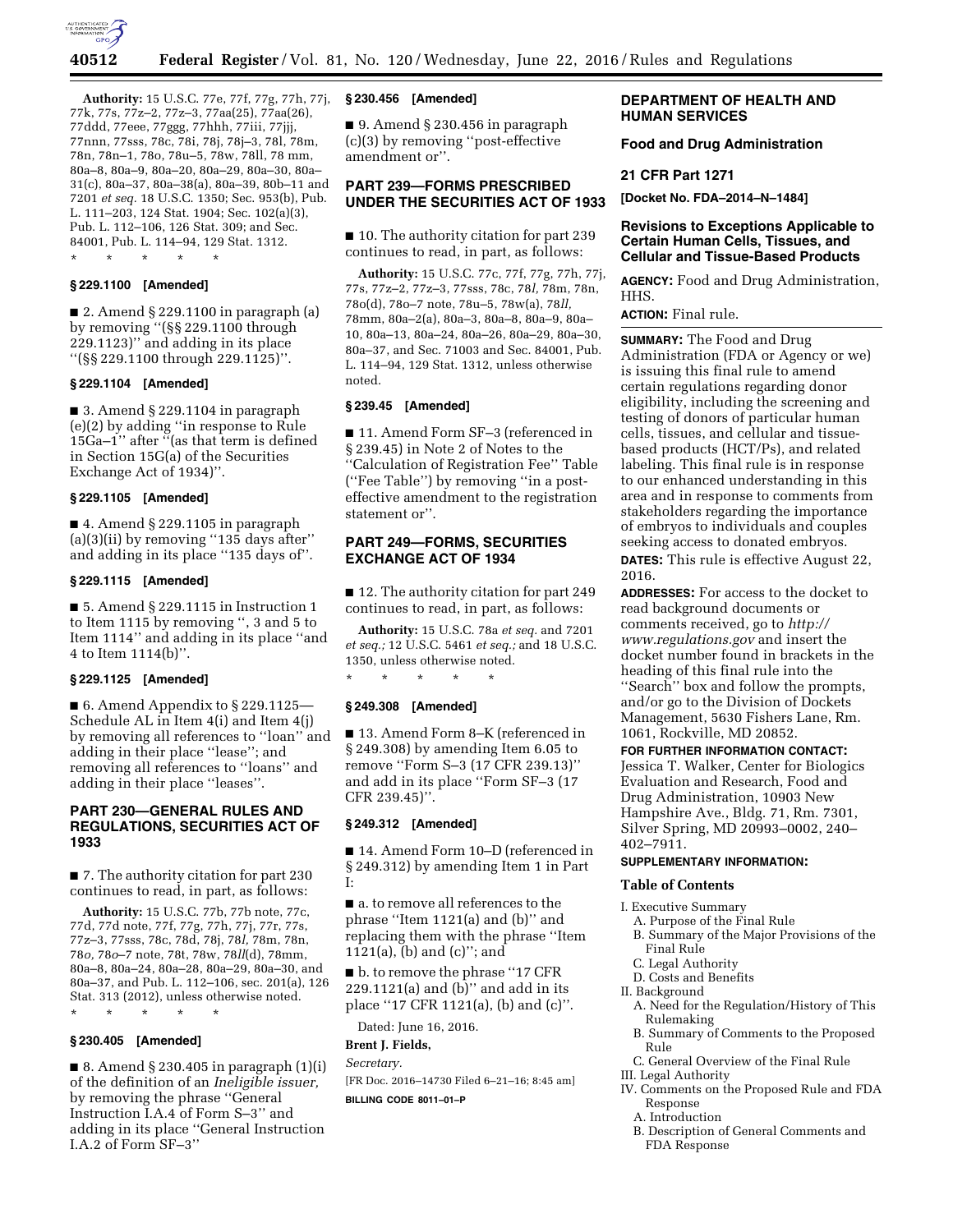- C. Purpose and Scope of the Final Rule (§ 1271.1)
- D. Donor Screening (§ 1271.75)
- E. Exceptions From the Requirement of Determining Donor Eligibility (§ 1271.90)
- F. Labeling Requirements (§ 1271.370*)*  V. Effective Date
- 
- VI. Economic Analysis of Impacts VII. Analysis of Environmental Impact
- VIII. Paperwork Reduction Act of 1995
- IX. Federalism

### **I. Executive Summary**

## *A. Purpose of the Final Rule*

FDA is issuing this final rule to amend certain regulations regarding donor eligibility, including the screening and testing of donors of particular HCT/Ps, and related labeling. We are finalizing these changes in response to our enhanced understanding in this area and in response to comments from stakeholders regarding the importance of embryos to individuals and couples seeking access to donated embryos.

# *B. Summary of the Major Provisions of the Final Rule*

FDA is amending existing regulations to provide additional flexibility to HCT/ P establishments to make available for reproductive use embryos originally intended for reproductive use for a specific individual or couple when those embryos are subsequently intended for directed or anonymous donation. Specifically, this rulemaking redesignates the current Title 21 of the Code of Federal Regulations (CFR) 1271.90(b) (§ 1271.90(b)) to new § 1271.90(c), and would insert a new § 1271.90(b) entitled ''Exceptions for reproductive use'' to clarify that if an embryo was originally intended for reproductive use for a specific individual or couple, its use for directed or anonymous donation, would not be prohibited under § 1271.45(c), even when the applicable donor eligibility requirements under part 1271, subpart C, are not met. FDA also clarifies that we are not creating an exception for deficiencies that occurred in making the donor eligibility determination for either the oocyte donor or the semen donor as required under § 1271.45(b), or for deficiencies in performing donor screening or testing, as required under §§ 1271.75, 1271.80, and 1271.85.

The final rule also requires appropriate labeling for embryos that would describe the donor eligibility status of the individual donors whose gametes were used to form the embryo. The content of the labeling is not different from that required under current regulations. Consistent with current regulations, the intent of the

labeling is to help ensure that physicians have specific and accurate information to provide to recipients for use in making informed medical decisions.

### *C. Legal Authority*

FDA has authority for this rulemaking under section 361 of the Public Health Service Act (PHS Act) (42 U.S.C. 264). Under section 361 of the PHS Act, FDA may issue and enforce regulations necessary to prevent the introduction, transmission, or spread of communicable disease between the States or from foreign countries into the States.

## *D. Costs and Benefits*

Because this rule imposes no additional regulatory burdens, the costs associated with this rule are expected to be minimal.

#### **II. Background**

# *A. Need for the Regulation/History of This Rulemaking*

Under the authority of section 361 of the PHS Act, by delegation from the Surgeon General and the Secretary of Health and Human Services, FDA may make and enforce regulations necessary to prevent the introduction, transmission, or spread of communicable diseases. Communicable diseases include, but are not limited to, those transmitted by viruses, bacteria, fungi, parasites, and transmissible spongiform encephalopathy agents. Certain diseases are transmissible through implantation, transplantation, infusion, or transfer of HCT/Ps derived from donors infected with those diseases. To prevent the introduction, transmission, or spread of such communicable diseases, we consider it necessary to require establishments to take appropriate measures to prevent the use of HCT/Ps from infected donors. FDA regulates HCT/Ps intended for implantation, transplantation, infusion, or transfer into a human recipient under part 1271 that was issued under the authority of section 361 of the PHS Act. Part 1271 requires HCT/P establishments to screen and test donors for relevant communicable disease agents and diseases, to prepare and follow written standard operating procedures for the prevention of the spread of communicable diseases, and to maintain records. Part 1271 also requires that for most HCT/Ps, the donor must be determined to be eligible, based on the results of screening and testing for relevant communicable disease agents and diseases. In most cases, a donor who tests reactive for a particular

communicable disease, or who possesses clinical evidence of, or risk factors for, communicable disease agents and diseases, would be considered ineligible, and HCT/Ps from that donor would not ordinarily be used.

FDA has published three final rules that make up part 1271. In the **Federal Register** of January 19, 2001 (66 FR 5447), we published regulations requiring HCT/P establishments to register and list their HCT/Ps with FDA (registration final rule). In the **Federal Register** of May 25, 2004 (69 FR 29786), we published regulations requiring most donors to be tested and screened for relevant communicable disease agents and diseases (donor eligibility final rule). In the **Federal Register** of November 24, 2004 (69 FR 68612), we published regulations requiring certain HCT/P establishments to follow current good tissue practice (CGTP), which governs the methods used in, and the facilities and controls used for, the manufacture of HCT/Ps, recordkeeping, and the establishment of a quality program (CGTP final rule). These regulations apply to HCT/Ps recovered on or after May 25, 2005.

As part of our ongoing effort to implement our framework for regulating HCT/Ps, in the **Federal Register** of May 25, 2005 (70 FR 29949), we issued an interim final rule entitled ''Human Cells, Tissues, and Cellular and Tissue-Based Products; Donor Screening and Testing, and Related Labeling'' (2005 interim final rule), which had an effective date simultaneous with publication. This interim final rule was then adopted without change in the **Federal Register** of June 19, 2007 (72 FR 33667), in the final rule entitled ''Human Cells, Tissues, and Cellular and Tissue-Based Products; Donor Screening and Testing, and Related Labeling'' (2007 final rule). The 2007 final rule amended regulations regarding the screening and testing of donors of HCT/Ps, timing of specimen collection, record retention requirements, and related labeling requirements in response to public comments concerning the importance of cryopreserved embryos to individuals seeking access to donated embryos. The 2007 final rule also added an exception to the donor eligibility requirements in § 1271.90(a)(4) for cryopreserved embryos that, while originally exempt from the donor eligibility requirements because the donors were sexually intimate partners, are later intended for directed or anonymous donation.

In recent years, industry and the medical community have expressed concerns that the exception added by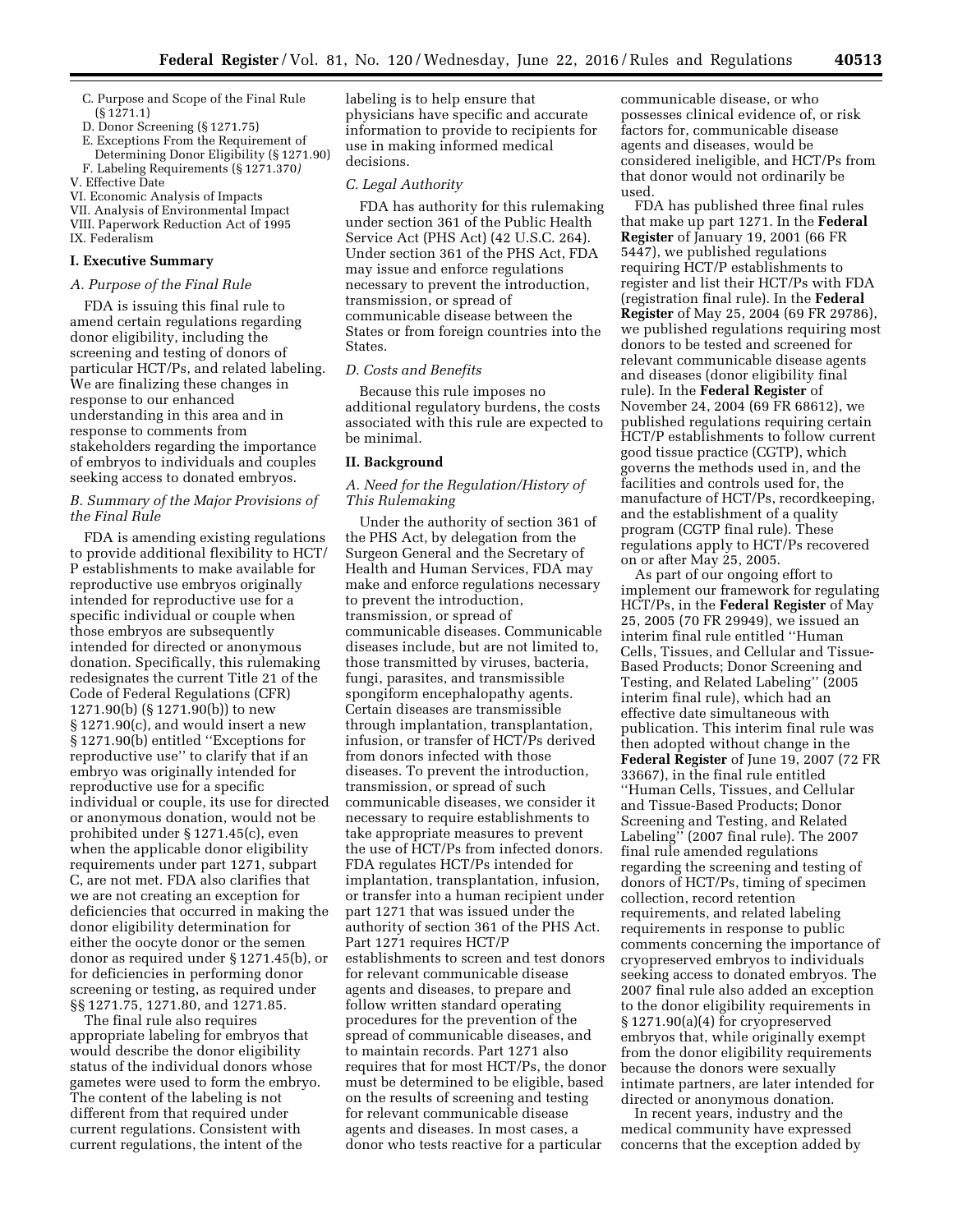the 2007 final rule does not fully address the need for access to cryopreserved embryos. The stakeholders have raised concerns that the current regulations still unduly restrict the use of embryos that were originally intended for personal reproductive use, and therefore impose limitations on individuals and couples involved in family building. In response to these concerns, FDA published the proposed rule ''Revisions to Exceptions Applicable to Certain Human Cells, Tissues, and Cellular and Tissue-Based Products'' in the **Federal Register** of December 31, 2014 (79 FR 78744). The proposed rule intended to increase access to embryos for reproductive use by expanding the current exceptions to the prohibitions on use under § 1271.90, providing HCT/P establishments with the flexibility to make available any embryo originally formed for reproductive use for a specific individual or couple and now intended for reproductive use in a directed or anonymous donation, provided that specific criteria are met, including requirements for labeling.

## *B. Summary of Comments to the Proposed Rule*

We received approximately 10 comment letters on the proposed rule by the close of the comment period. We received comments from academia, professional organizations, and individuals. The comments were balanced between those expressing support for the proposed rule and those raising concerns about how the proposed exception will impact public health. They addressed the following topics: Purpose and scope of the final rule, donor screening, exceptions from the requirement of determining donor eligibility, and labeling requirements.

### *C. General Overview of the Final Rule*

FDA is adopting as final, without material change, the proposed rule to amend certain regulations regarding donor eligibility and related labeling.

We are making revisions to the following FDA regulations:

### 1. Amendments to § 1271.90

Section 1271.90 sets forth exceptions where HCT/P establishments are not required to make a donor eligibility determination under § 1271.50 or to perform donor screening or testing under §§ 1271.75, 1271.80, and 1271.85. We are adding language to the exceptions listed in this section to provide clarity and update the regulation by allowing for an embryo originally intended for reproductive use for a specific individual or couple, to be

subsequently used for directed or anonymous donation, even when the donor eligibility requirements under part 1271, subpart C are not met.

We are amending § 1271.90 as follows:

• Changing the heading of this section by deleting ''from the requirement of determining donor eligibility,'' and inserting ''other'' before ''exceptions.'' The heading for § 1271.90 will read ''Are there other exceptions and what labeling requirements apply?'' We made this change for clarity; the new heading will be more accurate.

• Changing § 1271.90(a)(3) by replacing ''exempt'' with ''excepted,'' which is the term used in the introductory title for this provision. Thus, this change will make the language more consistent. The beginning of § 1271.90(a)(3) will read, ''Cryopreserved cells or tissue for reproductive use, other than embryos, originally excepted . . . .''

• Changing current § 1271.90(a)(4) by replacing ''exempt'' with ''excepted''.

• Redesignating current § 1271.90(b) as § 1271.90(c) and adding a new paragraph (b) to § 1271.90.

• Changing newly designated § 1271.90(c) by removing ''paragraph (a)'' and adding in its place ''paragraphs (a) and (b)'' in the introductory text, revising § 1271.90(c)(2) to replace "(b)(6)" with " $(c)(6)$ ", and by adding ''recovery or'' before ''cryopreservation'' in new  $$1271.90(c)(6)$  to clarify that some testing and screening activities may take place before recovery of the gametes, not just before cryopreservation of the embryos.

#### 2. Section 1271.90(b)

We are redesignating the current § 1271.90(b) to § 1271.90(c), and adding a new § 1271.90(b) entitled ''Exceptions for reproductive use.'' Under finalized § 1271.90(b), an embryo originally intended for reproductive use for a specific individual or couple that is subsequently intended for directed or anonymous donation is excepted from the prohibition on use under § 1271.45(c) even when the applicable donor eligibility requirements under part 1271, subpart C are not met. Accordingly, when an establishment fails to comply with applicable donor eligibility requirements under part 1271, subpart C, the establishment will not be prohibited from making available for reproductive use such embryos for reproductive purposes in accordance with this section. The exception from the prohibition on use does not create an exception for deficiencies that occurred in making the donor eligibility determination for either the oocyte

donor or the semen donor as required under § 1271.45(b), or for deficiencies in performing donor screening or testing, as required under §§ 1271.75, 1271.80, and 1271.85.

We note that the language we are adding to the exceptions currently listed in § 1271.90 is additive. It creates an additional exception for the use of certain reproductive HCT/Ps that are not currently excepted, but it does not impact or restrict the exceptions currently provided for in the regulations.

# 3. Section 1271.90(c)

Under § 1271.90(c), HCT/P establishments must prominently label an HCT/P described in § 1271.90(a) and (b). The labeling requirements are intended to help ensure that physicians have specific and accurate information to provide to recipients for use in making informed medical decisions.

The nonsubstantive change to § 1271.90(c)(2) clarifies that the labeling requirements contained in § 1271.90(c)(2) do not apply to reproductive cells or tissue labeled in accordance with  $\S 1271.90(c)(6)$ . The change to  $\S 1271.90(c)(6)$  includes ''recovery or'' before the word ''cryopreservation''. Thus, the § 1271.90(c)(6) provision requires HCT/ P establishments to prominently label an HCT/P described in § 1271.90(a)(3) or (a)(4) with ''Advise recipient that screening and testing of the donor(s) were not performed at the time of recovery or cryopreservation of the reproductive cells or tissue, but have been performed subsequently'' for HCT/ Ps described in § 1271.90(a)(3) or (a)(4). This change is made to recognize that some testing and screening activities may take place even before recovery of HCT/Ps, not just before cryopreservation.

### 4. Amendment to § 1271.370

Section 1271.370 sets forth labeling requirements in addition to those that apply under §§ 1271.55, 1271.60, 1271.65, and 1271.90. Because, as discussed previously, this rule redesignates the current labeling requirements under § 1271.90(b) to § 1271.90(c), we are amending § 1271.370(b)(4) to revise the reference from § 1271.90(b) to § 1271.90(c).

#### **III. Legal Authority**

FDA is issuing this final rule under the authority of section 361 of the PHS Act (42 U.S.C. 264). Under section 361 of the PHS Act, FDA may issue and enforce regulations necessary to prevent the introduction, transmission, or spread of communicable disease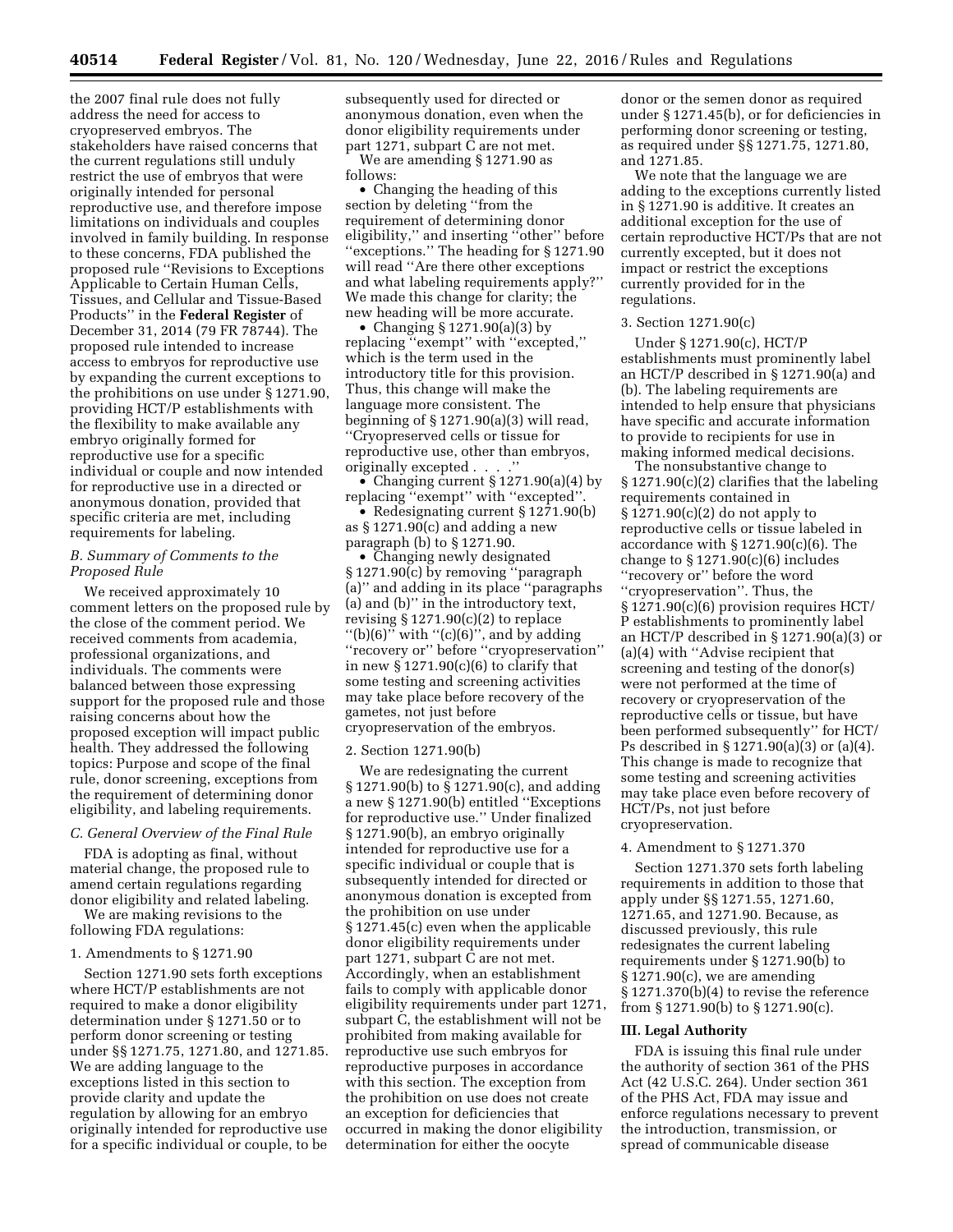between the States or from foreign countries into the States. It is important to recognize that HCT/Ps recovered in one State may be sent to another for processing, and then shipped for use throughout the United States, or beyond. FDA has been involved in many recalls where HCT/Ps processed in a single establishment have been distributed in many States. In any event, intrastate transactions affecting interstate communicable disease transmission may also be regulated under section 361 of the PHS Act. (See *Louisiana* v. *Mathews,* 427 F. Supp. 174, 176 (E.D. La. 1977); *Independent Turtle Farmers of Louisiana, Inc.* v. *United States of America, et al.,* 2010 U.S. Dist. LEXIS 31117). This final rule incorporates changes in response to our enhanced understanding of the uses of certain types of HCT/Ps in specific situations and in response to comments from stakeholders regarding the importance of embryos to individuals and couples seeking access to donated embryos.

# **IV. Comments on the Proposed Rule and FDA Response**

## *A. Introduction*

We received approximately 10 comment letters on the proposed rule by the close of the comment period, each containing one or more comments on one or more issues. We received comments from academia, professional organizations, and individual consumers.

We describe and respond to the comments in sections IV.B through IV.F. We have numbered each comment to help distinguish among different comments. We have grouped similar comments together under the same number, and, in some cases, we have separated different issues discussed in the same comment and designated them as distinct comments for purposes of our responses. The number assigned to each comment is purely for organizational purposes and does not signify the comment's value or importance or the order in which the comments were received.

## *B. Description of General Comments and FDA Response*

Several comments made general remarks supporting the proposed rule without focusing on a particular proposed provision. In the following paragraphs, we discuss and respond to such general comments.

(Comment 1) There were several comments that were in support of the proposed rule and suggested that we provide even more guidance on donor eligibility, screening, and testing of donors of reproductive cells. One suggestion was that FDA's donor eligibility, screening, and testing requirements closely parallel American Society of Reproductive Medicine/ Society for Assisted Reproductive Technology guidelines.

(Response) FDA acknowledges and appreciates the supportive comments. We appreciate the interest in additional guidance for the screening and testing of donors of reproductive cells. We continue to review existing regulations with respect to providing additional guidance or modifying these regulations as appropriate, in the future.

(Comment 2) One comment asked if the final rule would be applied retrospectively to embryos formed and cryopreserved on or after May 25, 2005.

(Response) Yes, the final rule applies to embryos formed and cryopreserved on or after May 25, 2005.

## *C. Purpose and Scope of the Final Rule (§ 1271.1)*

(Comment 3) One comment noted that preventing the spread of communicable disease protects the population and the family receiving the donation. Two comments suggested that the proposed rule conflicts with FDA regulations that serve to prevent the introduction, transmission, and spread of communicable disease. One comment expressed concern that the proposed rule appears to relax the testing requirements for donors and conflicts with the PHS Act, specifically section 361, that provides FDA with the authority to make and enforce regulations ''to prevent the introduction, transmission, or spread of communicable diseases from foreign countries into the States or possessions, or from State or possession into any other State or possession'' (42 U.S.C. 264(a)). This commenter's interpretation of the proposed rule is that it removes the requirement for reproductive tissue donors to be tested, and only requires reproductive tissue donor testing ''when possible.'' According to the comment, FDA seems to posit informed consent as an adequate response to the health risks faced by recipients of donated embryos. The commenter would like FDA to strike the qualifier ''when possible'' from the text of the proposed rule because the commenter believes this approach would provide a greater level of protection to the recipient than the proposed rule and preserve FDA's intention of relaxing the current donor eligibility regulations in the interest of family building.

(Response) As stated previously, we consider it necessary that

establishments take appropriate measures to prevent the use of HCT/Ps from donors infected with communicable diseases. Part 1271 requires HCT/P establishments to screen and test donors for relevant communicable disease agents and diseases, and to maintain records. Part 1271 also requires for most HCT/Ps that the donor must be determined to be eligible, based on the results of screening and testing for relevant communicable disease agents and diseases. We have retained the qualifier "when possible" in  $\S 1271.90(a)(4)$  to provide HCT/P establishments with the flexibility to make available any embryos originally formed for reproductive use for a specific individual or couple and now intended for reproductive use in a directed or anonymous donation, provided that specific criteria are met, including requirements for labeling.

The final rule provides for the continued applicability of labeling requirements for embryos intended for reproductive use that would be excepted from the prohibition on use. The rule requires prominent labeling that describes the donor eligibility status of the individual donors whose gametes were used to form the embryo. The required labeling will provide information to the treating physician to permit discussion of the potential risks of communicable disease with the recipient.

## *D. Donor Screening (§ 1271.75)*

(Comment 4) Some of the comments expressed concern about the risk of accepting an unscreened donation. Another comment noted that eligibility of the HCT/P donor must be assessed prior to usage to ensure the safety of recipients, their offspring, and the public as a whole; and furthermore, ensuring the proper screening of the donor's HCT/P enables the control of the spread of disease.

(Response) We agree that the proper screening of HCT/P donors minimizes the risk of introducing, transmitting, or spreading communicable diseases. As stated in the proposed rule, we consider it necessary to require establishments to take appropriate measures to prevent the use of HCT/Ps from infected donors. Part 1271 requires HCT/P establishments to screen and test donors for relevant communicable disease agents and diseases, and to maintain records. Part 1271 also requires, for most HCT/Ps, that donor be determined to be eligible, based on the results of screening and testing for relevant communicable disease agents and diseases. In most cases, a donor who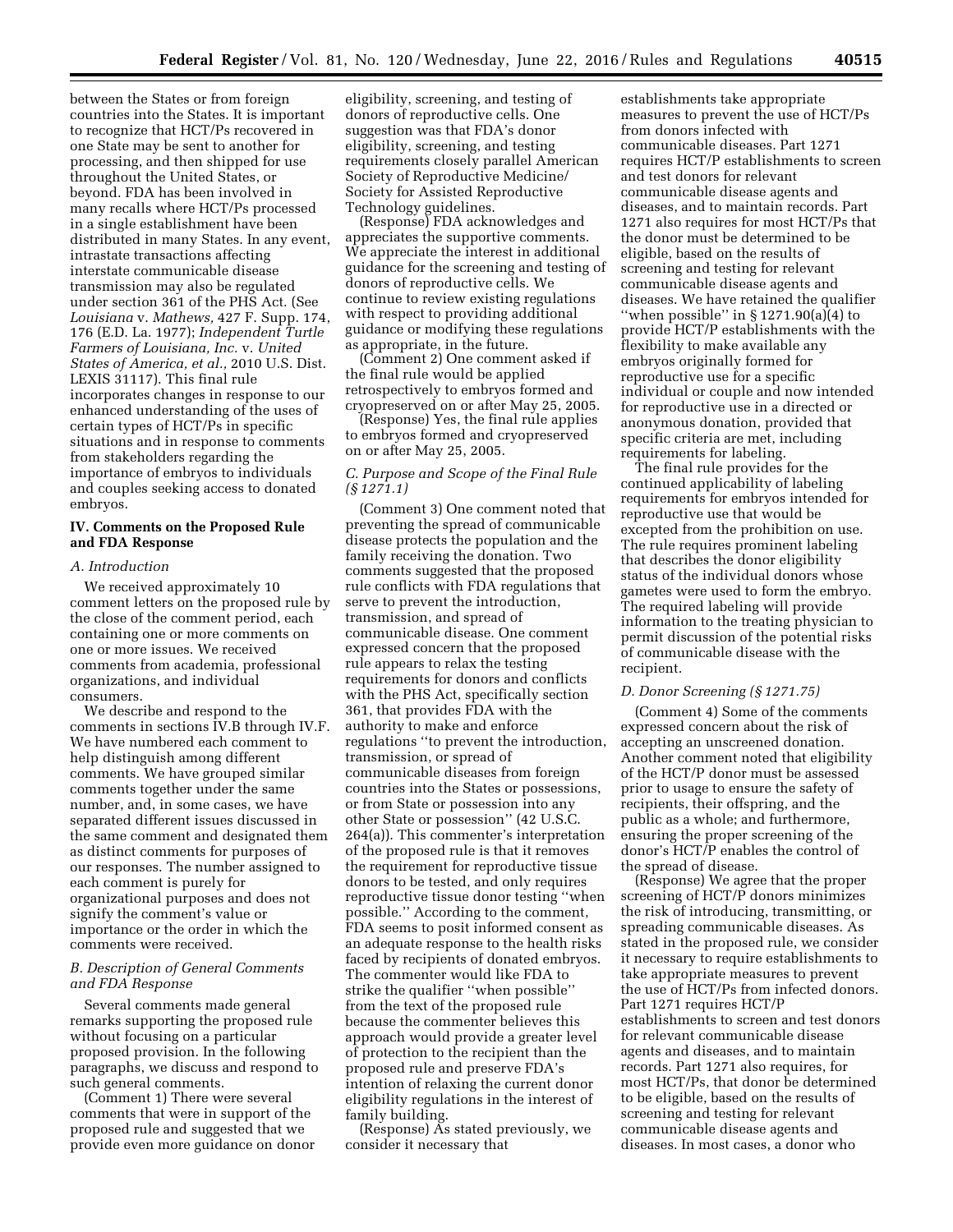tests reactive for a particular communicable disease, or who possesses clinical evidence of, or risk factors for, a communicable disease agent and disease, would be considered ineligible, and cells or tissues from that donor would not ordinarily be used.

(Comment 5) A few comments expressed the belief that the proposed rule will allow for better genetic profiling. One of those comments stated that labeling will make it easier to identify particular genotypes for research. Another comment stated that genetically profiling all donors and to the extent possible all embryos will reduce the risk of recipients of embryos giving birth to children with serious genetic disorders. The commenter asked FDA to require establishments to genetically screen all donors and the embryo when possible.

(Response) These comments address a topic that is outside the scope of this rulemaking.

## *E. Exceptions From the Requirement of Determining Donor Eligibility (§ 1271.90)*

(Comment 6) One comment sought transparency as to which embryos are excepted and requested specific examples of how the rule provides additional flexibility to make embryos available for directed and anonymous donation. Specifically, the commenter asked whether donation would be allowed when the embryo was originally intended for transfer to a sexually intimate partner, where one of the gamete providers (either a directed or anonymous donor) would be considered ineligible based on screening and testing.

(Response) The rulemaking provides additional flexibility to make embryos available when there have been changes in the original plans for use of the embryos. Under finalized § 1271.90(b), an embryo originally intended for reproductive use for a specific individual or couple that is subsequently intended for directed or anonymous donation is excepted from the prohibition on use under § 1271.45(c) even when the applicable donor eligibility requirements under part 1271, subpart C are not met. Accordingly, when an establishment fails to comply with applicable donor eligibility requirements under part 1271, subpart C, the establishment will not be prohibited from making available for reproductive use such embryos for reproductive purposes in accordance with this section. The exception from the prohibition on use does not create an exception for deficiencies that occurred in making the donor eligibility

determination for either the oocyte donor or the semen donor as required under § 1271.45(b), or for deficiencies in performing donor screening or testing, as required under §§ 1271.75, 1271.80, and 1271.85.

We note that the change we are making to the exceptions currently listed in § 1271.90 is additive. It creates an additional exception for the use of certain reproductive HCT/Ps that are not currently excepted, but it does not impact or restrict the exceptions currently provided for in the regulations.

(Comment 7) One comment recommends that the term ''embryos formed for autologous use'' not be used in conjunction with embryos. The commenter reasons that after a sperm or oocyte form an embryo, the embryo should not be considered autologous, given the definition at § 1271.3(a).

(Response) We agree with the comment and are not adopting, as part of the final rule, the term ''embryos formed for autologous use''. Likewise, we are not adopting, as part of the final rule, the reference to § 1271.90(a)(1) in § 1271.90(a)(4).

### *F. Labeling Requirements (§ 1271.370)*

(Comment 8) Several comments were in support of labeling because it allows the physician to fully discuss the risks of any communicable disease and it allows the patient to make a fully informed decision. One commenter noted that factors affecting decisions of an HCT/P recipient may outweigh the expert advice of medical doctors. Another comment referenced § 1271.90(c)(6) of the proposed rule (embryo labeling requirements) that states establishments are required to ''advise recipients that screening and testing of the donor(s) were not performed at the time of recovery or cryopreservation of the reproductive cells or tissues, but have been performed subsequently.'' The comment further states that ''Description of the Proposed Rule'' provides that these labeling requirements are ''based on the expectation that a physician will be closely involved in the decision of the embryo and the recognition that physicians are under legal and ethical obligations that require them to discuss the risks of communicable disease transmission stemming from the use of HCT/Ps.'' The comment asked that FDA revise the rule to expressly require establishments to counsel recipients on the risk of disease.

(Response) We agree that the recipients should be fully informed about the risk of communicable disease before accepting an embryo for

implantation; however, we decline to make the suggested change. As stated in the preamble of the proposed rule, the proposed labeling requirements are based on the expectation that a physician will be closely involved in the decision to use an embryo and the recognition that physicians are under legal and ethical obligations that require them to discuss the risks of communicable disease transmission stemming from the use of HCT/Ps. FDA relies on physicians to meet these obligations when discussing procedures involving HCT/Ps with recipients. Further, we expect that a recipient would be fully informed of the risks involved in using an embryo for reproductive purposes as finalized under § 1271.90(b) even when the donor eligibility requirements under part 1271, subpart C are not met.

(Comment 9) One comment suggested that while a labeling requirement that is tiered according to the risks may mitigate the risks, it does not go far enough in abolishing the risks.

(Response) As described under proposed  $\S 1271.90(c)(2)$  through (6), an embryo originally intended for reproductive use for a specific individual or couple that is subsequently intended for directed or anonymous donation must be labeled as applicable. We acknowledge that the labeling requirement will not abolish all risks of implanting those embryos. Rather, as stated in the proposed rule, the required labeling would provide information to the treating physician to permit discussion of the potential risks of communicable diseases with the recipient. Our expectation is that the recipient will become fully informed of the risk when the donor eligibility requirements under part 1271, subpart C are not met, so that the recipient can make a well informed decision about receiving the embryo.

#### **V. Effective Date**

This rule is effective August 22, 2016.

### **VI. Economic Analysis of Impacts**

We have examined the impacts of the final rule under Executive Order 12866, Executive Order 13563, the Regulatory Flexibility Act (5 U.S.C. 601–612), and the Unfunded Mandates Reform Act of 1995 (Pub. L. 104–4). Executive Orders 12866 and 13563 direct us to assess all costs and benefits of available regulatory alternatives and, when regulation is necessary, to select regulatory approaches that maximize net benefits (including potential economic, environmental, public health and safety, and other advantages; distributive impacts; and equity). We have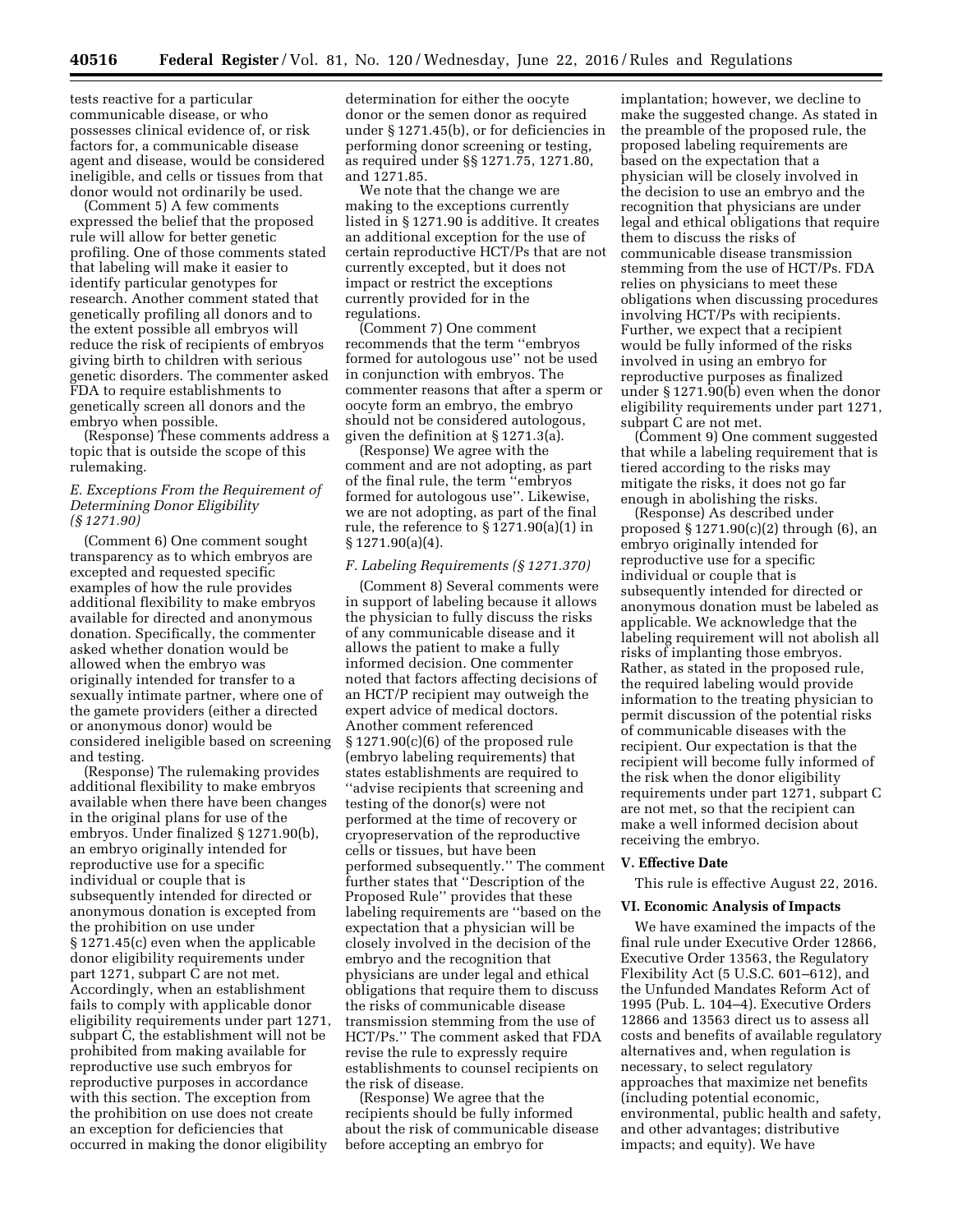developed a comprehensive Economic Analysis of Impacts that assesses the impacts of the final rule. We believe that this final rule is not a significant regulatory action as defined by Executive Order 12866.

The Regulatory Flexibility Act requires us to analyze regulatory options that would minimize any significant impact of a rule on small entities. Because the costs associated with this rule are expected to be minimal, we certify that the rule will not have a significant economic impact on a substantial number of small entities.

The Unfunded Mandates Reform Act of 1995 (section 202(a)) requires us to prepare a written statement, which includes an assessment of anticipated costs and benefits, before issuing ''any rule that includes any Federal mandate that may result in the expenditure by State, local, and tribal governments, in the aggregate, or by the private sector, of \$100,000,000 or more (adjusted annually for inflation) in any one year.'' The current threshold after adjustment for inflation is \$146 million, using the most current (2015) Implicit Price Deflator for the Gross Domestic Product. This final rule would not result in an expenditure in any year that meets or exceeds this amount.

This rule amends certain regulations regarding donor eligibility and labeling related to the screening and testing of donors of particular HCT/Ps. The final rule will provide additional flexibility to HCT/P establishments to make available for reproductive use embryos originally intended for reproductive use for a specific individual or couple and subsequently intended for directed or anonymous donation. Specifically, the final rule will clarify that if an embryo was originally intended for reproductive use for a specific individual or couple, its use for directed or anonymous donation would not be prohibited under § 1271.45 (c), even when the applicable donor eligibility requirements under part 1271, subpart C are not met. This exception from prohibition for use would not create an exception for deficiencies that occurred in making the donor eligibility determination for either the oocyte donor or the semen donor as required under § 1271.45(b), or for deficiencies in performing donor screening or testing, as required under §§ 1271.75, 1271.80, and 1271,85. The final rule also requires appropriate labeling that describes the donor eligibility status of the individual donors whose gametes were used to form the embryo.

This rule will provide greater accommodation of individuals and couples wanting access to embryos

originally intended for reproductive use for a specific individual or couple, while continuing to emphasize the applicability of the donor eligibility screening and testing requirements for individual gamete donors. The final rule will provide HCT/P establishments with the flexibility to make embryos originally intended for reproductive use for a specific individual or couple now available for directed or anonymous donation, provided that specific criteria are met. Consistent with current regulations, the labeling requirements will help ensure that physicians have specific and accurate information to provide to recipients for use in making informed medical decisions. Because this rule imposes no additional regulatory burdens, the costs associated with this rule are expected to be minimal.

#### **VII. Analysis of Environmental Impact**

We have determined under 21 CFR 25.30(h) that this action is of a type that does not individually or cumulatively have a significant effect on the human environment. Therefore, neither an environmental assessment nor an environmental impact statement is required.

## **VIII. Paperwork Reduction Act of 1995**

The labeling requirements contained in this final rule are not subject to review by the Office of Management and Budget (OMB) because they do not constitute a ''collection of information'' under the Paperwork Reduction Act of 1995 (the PRA) (44 U.S.C 3501–3520). Rather, the requirement to label HCT/Ps in accordance with the final rule is a ''public disclosure of information originally supplied by the Federal government to the recipient for the purpose of disclosure to the public'' (5 CFR 1320.3(c)(2)). Therefore, FDA concludes that these requirements in this document are not subject to review by OMB because they do not constitute a ''collection of information'' under the PRA.

### **IX. Federalism**

We have analyzed this final rule in accordance with the principles set forth in Executive Order 13132. FDA has determined that the rule does not contain policies that have substantial direct effects on the States, on the relationship between the National Government and the States, or on the distribution of power and responsibilities among the various levels of government. Accordingly, we conclude that the rule does not contain policies that have federalism implications as defined in the Executive Order and, consequently, a federalism summary impact statement is not required.

### **List of Subjects in 21 CFR Part 1271**

Biologics, Drugs, Human cells and tissue-based products, Medical devices, Reporting and recordkeeping requirements.

Therefore, under the Public Health Service Act and under authority delegated to the Commissioner of Food and Drugs, 21 CFR part 1271 is amended as follows:

# **PART 1271—HUMAN CELLS, TISSUES, AND CELLULAR AND TISSUE–BASED PRODUCTS**

■ 1. The authority citation for part 1271 continues to read as follows:

**Authority:** 42 U.S.C. 216, 243, 263a, 264, 271.

- 2. In § 1271.90:
- a. Revise the heading;
- b. Revise paragraph (a)(3) introductory text;
- $\blacksquare$  c. Revise paragraph (a)(4);
- d. Redesignate paragraph (b) as paragraph (c);
- e. Add a new paragraph (b);
- f. Revise newly designated paragraph (c) introductory text;
- g. Revise newly designated paragraph (c)(2); and
- h. Revise newly designated paragraph (c)(6).

The revisions and additions read as follows:

# **§ 1271.90 Are there other exceptions and what labeling requirements apply?**

 $(a) * * * *$ 

(3) Cryopreserved cells or tissue for reproductive use, other than embryos, originally excepted under paragraphs (a)(1) or (a)(2) of this section at the time of donation, that are subsequently intended for directed donation, provided that:

\* \* \* \* \* (4) A cryopreserved embryo, originally excepted under paragraph (a)(2) of this section at the time of recovery or cryopreservation, that is subsequently intended for directed or anonymous donation. When possible, appropriate measures should be taken to screen and test the semen and oocyte donors before transfer of the embryo to the recipient.

(b) *Exceptions for reproductive use.*  An embryo originally intended for reproductive use for a specific individual or couple that is subsequently intended for directed or anonymous donation for reproductive use is excepted from the prohibition on